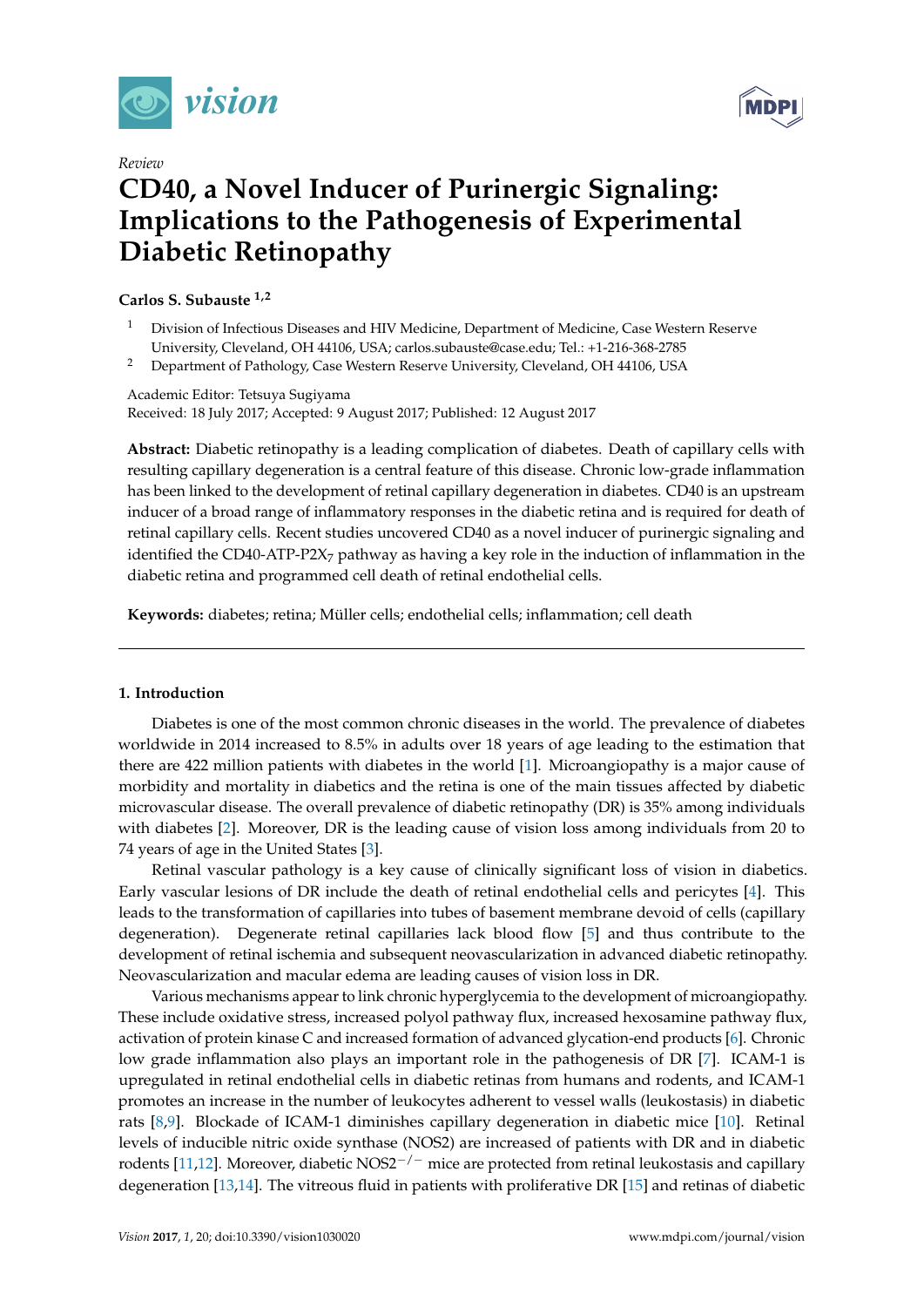rodents [\[16\]](#page-4-15) exhibit increased expression of the chemokine (C-C motif) ligand 2 (CCL2, also known as monocyte chemoattractant protein 1 or MCP-1). CCL2 recruits leukocytes including monocytes and dendritic cells to sites of inflammation. The correlation between CCL2 protein levels in the vitreous with the clinical stage of diabetic proliferative retinopathy [\[17\]](#page-5-0) suggests a pathogenic role for this chemokine.

#### **2. CD40 is Required for Development of Experimental DR**

Increasing evidence indicates that CD40 is a key upstream regulator of various inflammatory responses in the diabetic retina and a central mediator of the development of experimental DR [\[18–](#page-5-1)[21\]](#page-5-2). CD40 is a TNF receptor superfamily member expressed on various hematopoietic and non-hematopoietic cells [\[22–](#page-5-3)[24\]](#page-5-4). CD154 (CD40 ligand) is expressed on activated T cells and platelets, and can also be present in plasma as a soluble protein [\[22,](#page-5-3)[23\]](#page-5-5). In addition to retinal microglia/macrophages, non-hematopoietic cells including retinal endothelial cells (REC), Müller cells and retinal ganglion neurons have constitutive low-level expression of CD40 [\[25\]](#page-5-6).

The CD40–CD154 pathway is activated in diabetes: CD40 expression is increased in Müller cells, REC and microglia/macrophages in diabetic mice [\[20\]](#page-5-7), and blood levels of CD154 are increased in diabetic mice and patients with microangiopathy [\[21,](#page-5-2)[26–](#page-5-8)[28\]](#page-5-9). Moreover, serum CD154 from diabetics induces pro-inflammatory responses in endothelial cells and monocytes [\[28\]](#page-5-9). Studies in diabetic CD40−/<sup>−</sup> mice revealed that CD40 is central to ICAM-1 upregulation in REC, leukostasis, upregulation of TNF-α, IL-1β and NOS2 retinal mRNA levels, retinal protein nitration and increased CCL2 mRNA in the retina [\[19](#page-5-10)[–21\]](#page-5-2). In addition, diabetic  $CD40^{-/-}$  mice do not develop capillary degeneration indicating that CD40 is critical for early experimental DR [\[20](#page-5-7)[,21\]](#page-5-2). In vitro studies also support the importance of CD40 as a key mediator of inflammatory responses in retinal cells. CD40 ligation causes upregulation of ICAM-1, CCL2, NOS2 and PGE<sub>2</sub> in Müller cells and/or REC [\[19\]](#page-5-10). CD40 stimulation in macrophages/microglia increases TNF-α and IL-1β secretion and upregulates NOS2 [\[29](#page-5-11)[–31\]](#page-5-12).

#### **3. CD40 is a Novel Inducer of Purinergic Signaling: CD40 Induces ATP Release by Müller Cells Triggering P2X7-Driven TNF-**α**/IL-1**β **Production by Macrophages/Microglia**

Myeloid cells are central mediators of inflammation. However, studies using bone marrow transplants in a mouse model of ischemia/reperfusion-induced retinopathy (a CD40-driven disease) revealed the importance of CD40 expressed on non-hematopoietic cells for the development of ischemic retinopathy. The induction of retinal inflammation with the resulting increase in ganglion neuron loss in this model requires expression of CD40 in non-hematopoietic cells but not in hematopoietic cells [\[32\]](#page-5-13). In addition, we recently uncovered a novel mechanism by which CD40 on non-hematopoietic cells (Müller cells) induces by-stander macrophages/microglia to express pro-inflammatory cytokines and promote development of experiment diabetic retinopathy [\[21](#page-5-2)[,33\]](#page-5-14).

Müller cells are the main macroglia in the retina. These cells become dysfunctional in diabetes and contribute to the development of experimental DR [\[34\]](#page-5-15). Transgenic mice on a CD40−/<sup>−</sup> background that exhibit rescue of CD40 restricted to Müller cells (Trg-CD40 mice) were generated to study the role of CD40 expressed in Müller in the pathogenesis of DR [\[21\]](#page-5-2). After becoming diabetic, these mice exhibit upregulation of TNF-α, IL-1β, ICAM-1, NOS2 and CCL2 in the retina and develop capillary degeneration (early experimental DR) [\[21\]](#page-5-2). Diabetic transgenic mice without rescue of CD40 (Trg-Ctr mice) do not upregulate these pro-inflammatory molecules and do not develop capillary degeneration [\[21\]](#page-5-2). Interestingly, in vitro studies revealed that while Müller cells secrete CCL2 in response to CD40 ligation, these cells do not produce TNF- $\alpha$  and IL-1 $\beta$  in response to this stimulation [\[19,](#page-5-10)[21\]](#page-5-2). These findings raised the possibility that CD40 stimulation in Müller cells recruits other retinal cells to upregulate TNF- $\alpha$  and IL-1 $\beta$ . Indeed, co-culture experiments of Müller cells and monocyte/macrophages showed that CD40 ligation causes release of extracellular ATP by in Müller cells that in turn triggers TNF- $\alpha$  and IL-1 $\beta$  secretion by monocytes/macrophages that is mediated by the purinergic receptor P2X<sup>7</sup> expressed on these myeloid cells [\[21\]](#page-5-2). Several lines of evidence support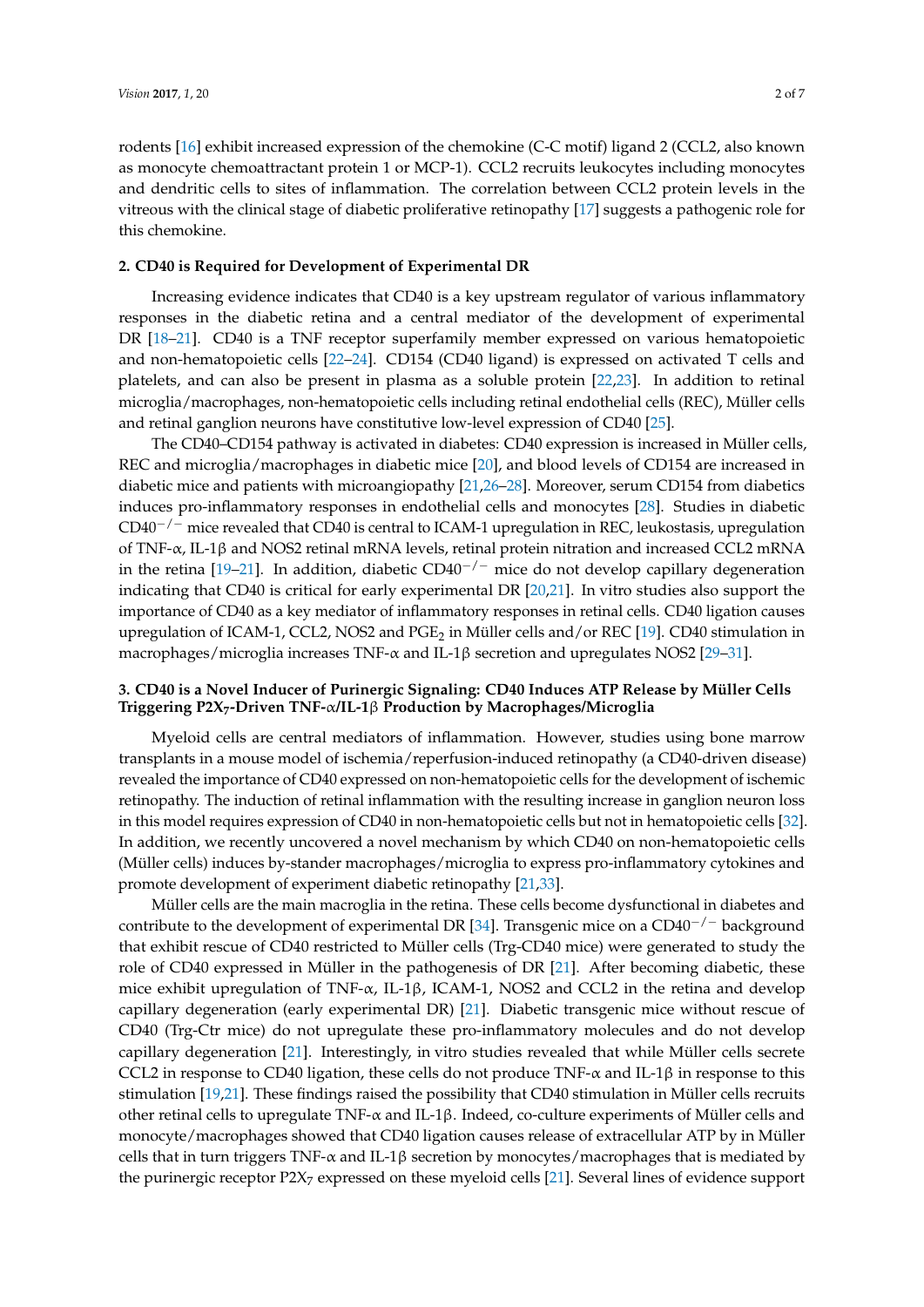the in vivo relevance of the newly discovered CD40-ATP-P2 $X_7$  pathway in experimental DR. Retinal microglia/macrophages are the cells that upregulate TNF- $\alpha$  protein levels both in diabetic Trg-CD40 mice and in diabetic wild-type (WT) animals [\[21](#page-5-2)[,35\]](#page-5-16). Diabetic Trg-CD40 mice treated with the P2 $X_7$ inhibitor BBG and diabetic P2X<sub>7</sub><sup>-/-</sup> mice do not upregulate TNF-α and IL-1β, as well as NOS2 and ICAM-1, molecules induced by TNF- $\alpha$ /IL-1β [\[21\]](#page-5-2). Further support of the relevance of CD40-ATP-P2X<sub>7</sub> pathway in experimental DR comes from the demonstration that both diabetic Trg-CD40 mice and WT mice upregulate  $P2X_7$  protein levels in retinal microglia/macrophages [\[21\]](#page-5-2). This finding is significant because P2 $X_7$  upregulation is a key feature of P2 $X_7$ -driven diseases and increased P2 $X_7$  expression in microglia is sufficient to stimulate pro-inflammatory cytokine expression [\[36\]](#page-6-0). Taken together, these results suggest that the CD40-ATP-P2X<sub>7</sub> pathway is a central mediator of upregulation of TNF- $\alpha$ , IL-1β, NOS2 and ICAM-1 in the diabetic retina (Figure [1\)](#page-2-0).

<span id="page-2-0"></span>

**Figure 1.** The CD40-ATP-P2X7 pathway links cellular responses in Müller cells with the induction of of inflammatory responses in bystander microglia/macrophages in DR. Blood levels of CD154 inflammatory responses in bystander microglia/macrophages in DR. Blood levels of CD154 and and expression of CD40 on Müller cells are increased in diabetes. CD40 ligation in Müller cells expression of CD4 upregulation and secretion of extracellular ATP. In turn, ATP binds P2X<sub>7</sub> expressed in calize CCL2 upregulation and secretion of and the calizer calizer calizer calizer and incroglia/macrophages leading to upregulation of TNF-α and IL-1β as well as ICAM-1 and NOS2,  $\frac{1}{\sqrt{1-\frac{1}{\sqrt{1-\frac{1}{\sqrt{1-\frac{1}{\sqrt{1-\frac{1}{\sqrt{1-\frac{1}{\sqrt{1-\frac{1}{\sqrt{1-\frac{1}{\sqrt{1-\frac{1}{\sqrt{1-\frac{1}{\sqrt{1-\frac{1}{\sqrt{1-\frac{1}{\sqrt{1-\frac{1}{\sqrt{1-\frac{1}{\sqrt{1-\frac{1}{\sqrt{1-\frac{1}{\sqrt{1-\frac{1}{\sqrt{1-\frac{1}{\sqrt{1-\frac{1}{\sqrt{1-\frac{1}{\sqrt{1-\frac{1}{\sqrt{1-\frac{1}{\sqrt{1-\frac{1}{\sqrt{1-\frac{1}{\sqrt{1-\frac{1$ pro-inflammatory molecules that can be induced by these inflammatory cytokines. pro-inflammatory molecules that can be induced by these inflammatory cytokines. Figure 1. The CD40-ATP-P2X<sub>7</sub> pathway links cellular responses in Müller cells with the induction

Increase in cytoplasmic  $Ca^{2+}$  is a mechanism that can lead to release of extracellular ATP. Recent evidence supports that CD40 stimulation causes release of extracellular ATP through activation of evidence supports that CD40 stimulation causes release of extracellular ATP through activation of phospholipase Cγ1 (PLCγ1), a molecule that causes Ca<sup>2+</sup> flux from the endoplasmic reticulum into the cytoplasm increasing cytoplasmic  $Ca^{2+}$  concentrations [\[21\]](#page-5-2). CD40 ligation in Müller cells causes rapid tyrosine 783 phosphorylation of PLCγ1, a marker of PLCγ1 activation [\[21\]](#page-5-2). CD40 stimulation is reported to increase cytoplasmic  $Ca^{2+}$  in B cells and smooth muscle cells [\[37](#page-6-1)[,38\]](#page-6-2). Moreover, incubation with the calcium chelator BAPTA AM or with the PLC inhibitor U73122 prevents the ability of CD40 ligation to cause release of ATP [\[21\]](#page-5-2). These findings support the conclusion that PLC $\gamma$ 1 acts as a molecular link between CD40 and activation of purinergic signaling.

### 4. The CD40-ATP-P2X<sub>7</sub> Pathway Mediates Programmed Cell Death (*PCD*) of Retinal<br>Fridathalial Calla **Cells Endothelial Cells**

Death of REC results in the development of degenerate capillaries, an event believed to cause cause retinal ischemia. Various mechanisms appear to contribute to the development of capillary degeneration. These include increased oxidative and nitrosative stress [\[12](#page-4-11)[,13](#page-4-12)[,39](#page-6-3)[–41\]](#page-6-4) as well as expression of inflammatory molecules (TNF-α, IL-1, ICAM-1) [\[42–](#page-6-5)[45\]](#page-6-6). CD40 is upregulated in REC of diabetic mice and the presence of CD40 is required for development of capillary degeneration. of diabetic mice and the presence of CD40 is required for development of capillary degeneration. However, CD40 ligation on endothelial cells promotes their survival rather than death. P2X<sup>7</sup> can  $\mu_{\rm{1.4\,cm}}$  and  $\mu_{\rm{2.4\,cm}}$  and  $\mu_{\rm{2.4\,cm}}$  cells promotes the interval rather than death. P2X7 can be expected by a survival ratio of  $\mu_{\rm{2.4\,cm}}$  can be expected by a survival ratio of  $\mu_{\rm{2.4\,cm}}$  can induce cell death by apoptosis or necrosis [\[46\]](#page-6-7). Indeed, the CD40-ATP-P2X<sub>7</sub> pathway explains how Death of REC results in the development of degenerate capillaries, an event believed to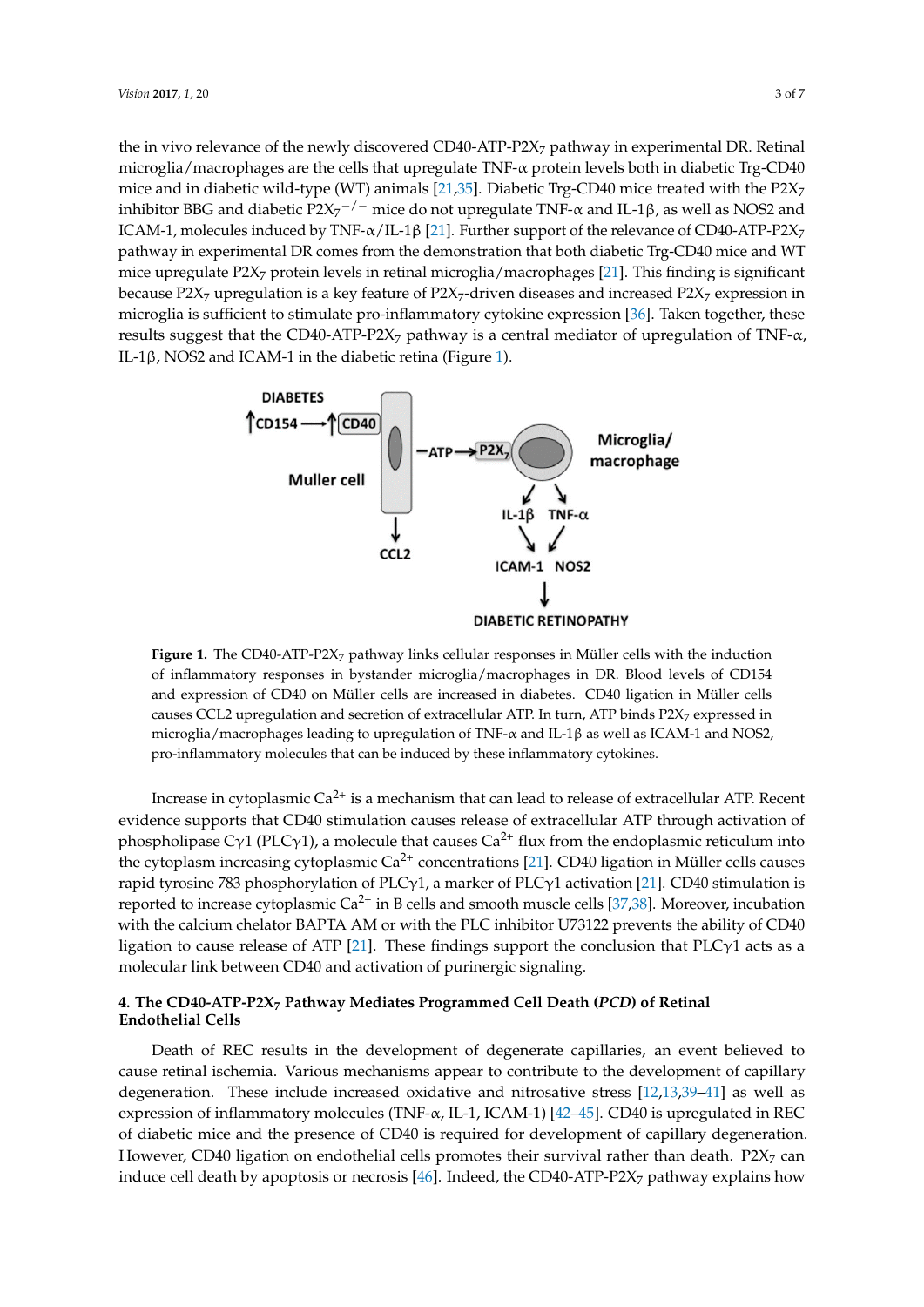CD40 can lead to PCD of REC. Müller cells closely associate with REC and, as explained above, secrete *Vision* 2017, 1, 20 4 of 7 ATP in response to CD40 ligation. While REC are relatively resistant to PCD when incubated with extracellular ATP, CD40 ligation in these cells causes  $P2X_7$  upregulation making them susceptible to ATP-dependent PCD [\[18](#page-5-1)]. This mechanism is likely to occur in vivo since  $P2X<sub>7</sub>$  is upregulated in REC from diabetic B6 but not CD40<sup>−/−</sup> mice, and diabetic CD40<sup>−/−</sup> and P2X7<sup>−/−</sup> mice exhibit reduced PCD of REC [18]. Alt[oge](#page-5-1)ther, the CD40-ATP-P2X<sub>7</sub> pathway appears to be an important driver of PCD of REC in diabetes (Figure 2). Gi[ven](#page-3-0) that primary human pericytes also express CD40 (J-A Portillo and C.S. Subauste, unpublished observations), it is possible that the CD40-ATP-P2X<sub>7</sub> pathway may also mediate PCD of retinal pericytes in diabetes. mediate PCD of retinal pericytes in diabetes.

<span id="page-3-0"></span>

**Figure 2.** The CD40-ATP-P2X7 pathway links cellular responses in Müller cells with programmed cell **Figure 2.** The CD40-ATP-P2X<sup>7</sup> pathway links cellular responses in Müller cells with programmed cell death (PCD) of bystander REC in DR. Blood levels of CD154 and expression of CD40 on Müller cells death (PCD) of bystander REC in DR. Blood levels of CD154 and expression of CD40 on Müller cells are increased in diabetes. CD40 ligation in Müller cells causes secretion of extracellular ATP. At the level of REC, CD40 upregulates P2X<sub>7</sub> expression, making REC susceptible to P2X<sub>7</sub>-induced programmed programmed cell death. cell death.

Further support of the importance of  $P2X_7$  in diabetic microangiopathy comes from the demonstration that induction of diabetes is accompanied by increased susceptibility of retinal demonstration that induction of diabetes is accompanied by increased susceptibility of retinal microvessels to P2X<sub>7</sub>-mediated death [\[47,](#page-6-8)[48\]](#page-6-9). Functional studies suggest that the number of P2X<sub>7</sub> receptors is not significantly increased in retinal microvessels of diabetic animals [47]. Similarly, receptors is not significantly increased in retinal microvessels of diabetic animals [\[47\]](#page-6-8). Similarly, fibroblasts exposed to high glucose and fibroblasts isolated from diabetics exhibit increased fibroblasts exposed to high glucose and fibroblasts isolated from diabetics exhibit increased susceptibility to P2X<sub>7</sub>-mediated cell death through a mechanism that does not require upregulation of  $P2X_7$  expression [\[49](#page-6-10)[,50\]](#page-6-11). Taken together, these studies suggest that CD40-mediated P2X<sub>7</sub> upregulation and hyperglycemia-induced changes in intrinsic receptor properties may contribute to the increased  $\det$  death of retinal capillary cells in diabetes.

The studies discussed herein uncovered CD40 as a key mediator of DR. It remains to be The studies discussed herein uncovered CD40 as a key mediator of DR. It remains to be determined how CD40 is upregulated in diabetes and how CD154 gains access to the retina. The discovery of the CD40-ATP-P2X<sub>7</sub> pathway provided the first definitive demonstration that an inflammatory disorder can develop when CD40 is expressed exclusively in a non-hematopoietic cell. This finding is likely to have therapeutic implications. CD40 is a recognized target for the treatment of various diseases with an inflammatory component. Signaling pathways downstream of CD40 have different relative roles in the induction of inflammatory responses in hematopoietic vs. non-hematopoietic cells [\[19](#page-5-10)[,30\]](#page-5-17). CD40-TNF Receptor Associated Factor 6 (TRAF6) is the signaling pathway by which CD40 induces inflammatory responses in myeloid cells [\[30](#page-5-17)[,51\]](#page-6-12), but is also central to the activation of various cell-mediated immune responses required for control of intracellular pathogens [\[30](#page-5-17)[,31](#page-5-12)[,51,](#page-6-12)[52\]](#page-6-13). Thus, attempts to inhibit CD40 signaling active in myeloid cells have the risk of causing susceptibility  $\epsilon$  causing suspensions while CD40-TRAF6 signaling also promotes inflammatory responses in to opportunistic infections. While CD40-TRAF6 signaling also promotes inflammatory responses in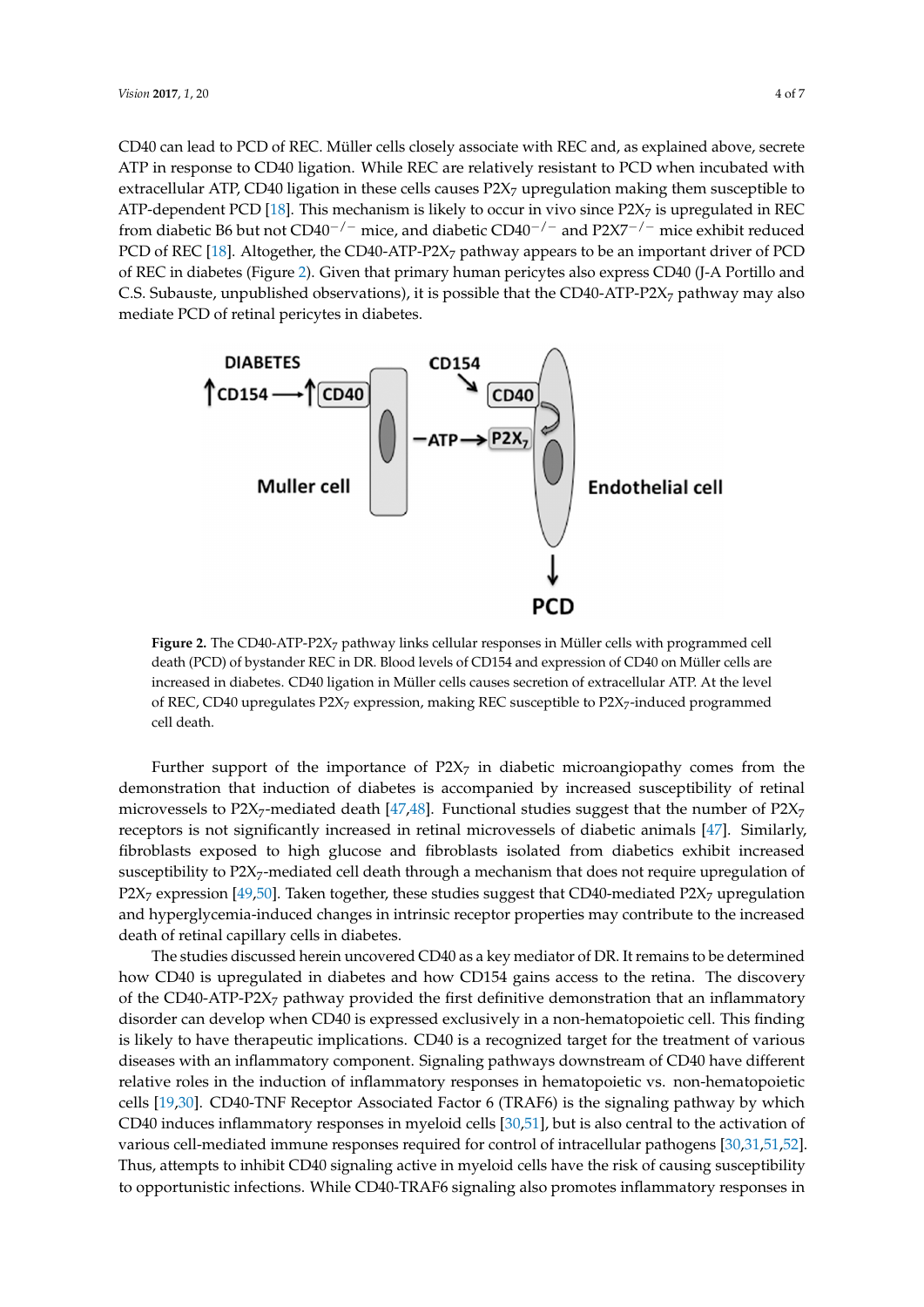non-hematopoietic cells, blockade of CD40-TRAF2 signaling is sufficient to markedly impair these responses in non-hematopoietic cells including Müller cells [\[19](#page-5-10)[,30](#page-5-17)[,53\]](#page-6-14). Moreover, the CD40-TRAF2 pathway does not play a significant role in the induction cell-mediated immune responses [\[30,](#page-5-17)[31](#page-5-12)[,51](#page-6-12)[,52\]](#page-6-13). The demonstration that CD40 signaling in Müller cells activates inflammatory responses not only in Müller cells but also in bystander microglia/macrophages suggests that inhibitors of CD40-TRAF2 signaling may effectively inhibit inflammation at the level of both non-hematopoietic and myeloid cells in DR.

**Acknowledgments:** This work was supported by NIH Grant EY019250 (C.S.S) and grant 1-2009-204 from the Juvenile Diabetes Foundation International (C.S.S).

**Conflicts of Interest:** The author declares no conflict of interest.

#### **References**

- <span id="page-4-0"></span>1. *World Health Organization Global Report on Diabetes*; World Health Organization: Geneva, Switzerland, 2016.
- <span id="page-4-1"></span>2. Yau, J.W.; Rogers, S.L.; Kawasaki, R.; Lamoureux, E.L.; Kowalski, J.W.; Bek, T.; Chen, S.J.; Dekker, J.M.; Fletcher, A.; Grauslund, J.; et al. Global prevalence and major risk factors of diabetic retinopathy. *Diabetes Care* **2012**, *35*, 556–564. [\[CrossRef\]](http://dx.doi.org/10.2337/dc11-1909) [\[PubMed\]](http://www.ncbi.nlm.nih.gov/pubmed/22301125)
- <span id="page-4-2"></span>3. Kempen, J.H.; O'Colmain, B.J.; Leske, M.C.; Haffner, S.M.; Klein, R.; Moss, S.E.; Taylor, H.R.; Hamman, R.F. The prevalence of diabetic retinopathy among adults in the United States. *Arch. Ophthalmol.* **2004**, *122*, 552–563. [\[PubMed\]](http://www.ncbi.nlm.nih.gov/pubmed/15078674)
- <span id="page-4-3"></span>4. Mizutani, M.; Kern, T.S.; Lorenzi, M. Accelerated death of retinal microvascular cells in human and experimental diabetic retinopathy. *J. Clin. Invest.* **1996**, *97*, 2883–2890. [\[CrossRef\]](http://dx.doi.org/10.1172/JCI118746) [\[PubMed\]](http://www.ncbi.nlm.nih.gov/pubmed/8675702)
- <span id="page-4-4"></span>5. Kohner, E.M.; Henkind, P. Correlation of fluorescein angiogram and retinal digest in diabetic retinopathy. *Am. J. Ophthalmol.* **1970**, *69*, 403–414. [\[CrossRef\]](http://dx.doi.org/10.1016/0002-9394(70)92273-7)
- <span id="page-4-5"></span>6. Brownlee, M. Biochemistry and molecular cell biology of diabetic complications. *Nature* **2001**, *414*, 813–820. [\[CrossRef\]](http://dx.doi.org/10.1038/414813a) [\[PubMed\]](http://www.ncbi.nlm.nih.gov/pubmed/11742414)
- <span id="page-4-6"></span>7. Tang, J.; Kern, T.S. Inflammation in diabetic retinopathy. *Prog. Retin. Eye Res.* **2011**, *30*, 343–358. [\[CrossRef\]](http://dx.doi.org/10.1016/j.preteyeres.2011.05.002) [\[PubMed\]](http://www.ncbi.nlm.nih.gov/pubmed/21635964)
- <span id="page-4-7"></span>8. McLeod, D.S.; Lefer, D.J.; Merges, C.; Lutty, G.A. Enhanced expression of intracellular adhesion molecule-1 and P-selectin in the diabetic human retina and choroid. *Am. J. Pathol.* **1995**, *147*, 642–653. [\[PubMed\]](http://www.ncbi.nlm.nih.gov/pubmed/7545873)
- <span id="page-4-8"></span>9. Miyamoto, K.; Khorsrof, S.; Bursell, S.E.; Rohan, R.; Murata, T.; Clermont, A.C.; Aiello, L.P.; Ogura, Y.; Adamis, A.P. Prevention of leukostasis and vascular leakage in streptozotocin-induced diabetic retinopathy via intercellular adhesion molecule-1 inhibition. *Proc. Natl. Acad. Sci. USA* **1999**, *96*, 10836–10841. [\[CrossRef\]](http://dx.doi.org/10.1073/pnas.96.19.10836) [\[PubMed\]](http://www.ncbi.nlm.nih.gov/pubmed/10485912)
- <span id="page-4-9"></span>10. Joussen, A.M.; Poulaki, V.; Le, M.L.; Koizumi, K.; Esser, C.; Janicki, H.; Schraermeyer, U.; Kociok, N.; Fauser, S.; Kirchhof, B.; et al. A central role for inflammation in the pathogenesis of diabetic retinopathy. *FASEB J.* **2004**, *18*, 1450–1452. [\[CrossRef\]](http://dx.doi.org/10.1096/fj.03-1476fje) [\[PubMed\]](http://www.ncbi.nlm.nih.gov/pubmed/15231732)
- <span id="page-4-10"></span>11. El-Asrar, A.M.A.; Desmet, S.; Meersschaert, A.; Dralands, L.; Missotten, L.; Geboes, K. Expression of the inducible isoform of nitric oxide synthase in the retinas of huma subjects with diabetes mellitus. *Am. J. Ophthalmol.* **2001**, *132*, 551–556. [\[CrossRef\]](http://dx.doi.org/10.1016/S0002-9394(01)01127-8)
- <span id="page-4-11"></span>12. Du, Y.; Smith, M.A.; Miller, C.M.; Kern, T.S. Diabetes-induced nitrative stress in the retina, and correction by aminoguanidine. *J. Neurochem.* **2002**, *80*, 771–779. [\[CrossRef\]](http://dx.doi.org/10.1046/j.0022-3042.2001.00737.x) [\[PubMed\]](http://www.ncbi.nlm.nih.gov/pubmed/11948240)
- <span id="page-4-12"></span>13. Zheng, L.; Du, Y.; Miller, C.; Gubitosi-Klug, R.A.; Kern, T.S.; Ball, S.; Berkowitz, B.A. Critical role of inducible nitric oxide synthase in degeneration of retinal capillaries in mice with streptozotocin-induced diabetes. *Diabetologia* **2007**, *50*, 1987–1996. [\[CrossRef\]](http://dx.doi.org/10.1007/s00125-007-0734-9) [\[PubMed\]](http://www.ncbi.nlm.nih.gov/pubmed/17583794)
- <span id="page-4-13"></span>14. Leal, E.C.; Manivannan, A.; Hosoya, K.-I.; Terasaki, T.; Cunha-Vaz, J.; Ambrósio, A.F.; Forrester, J.V. Inducible nitric oxide synthase isoform is a key mediator of leukostasis and blood-retinal barrier breakdown in diabetic retinopathy. *Investig. Ophthalmol. Vis. Sci.* **2007**, *48*, 5257–5265. [\[CrossRef\]](http://dx.doi.org/10.1167/iovs.07-0112) [\[PubMed\]](http://www.ncbi.nlm.nih.gov/pubmed/17962481)
- <span id="page-4-14"></span>15. El-Asrar, A.M.A.; Van Damme, J.O.; Put, W.; Veckeneer, M.; Dralands, L.; Billiau, A.; Missotten, L. Monocyte chemotactic protein-1 in proliferative vitroretinal disorders. *Am. J. Ophthalmol.* **1997**, *123*, 599–606. [\[CrossRef\]](http://dx.doi.org/10.1016/S0002-9394(14)71072-4)
- <span id="page-4-15"></span>16. Zhang, S.X.; Wang, J.J.; Gao, G.; Shao, C.; Mott, R.; Ma, J.X. Pigmented epithelium-derived factor (PEDF) is an endogenous antiinflammatory factor. *FASEB J.* **2006**, *20*, 323–325. [\[PubMed\]](http://www.ncbi.nlm.nih.gov/pubmed/16368716)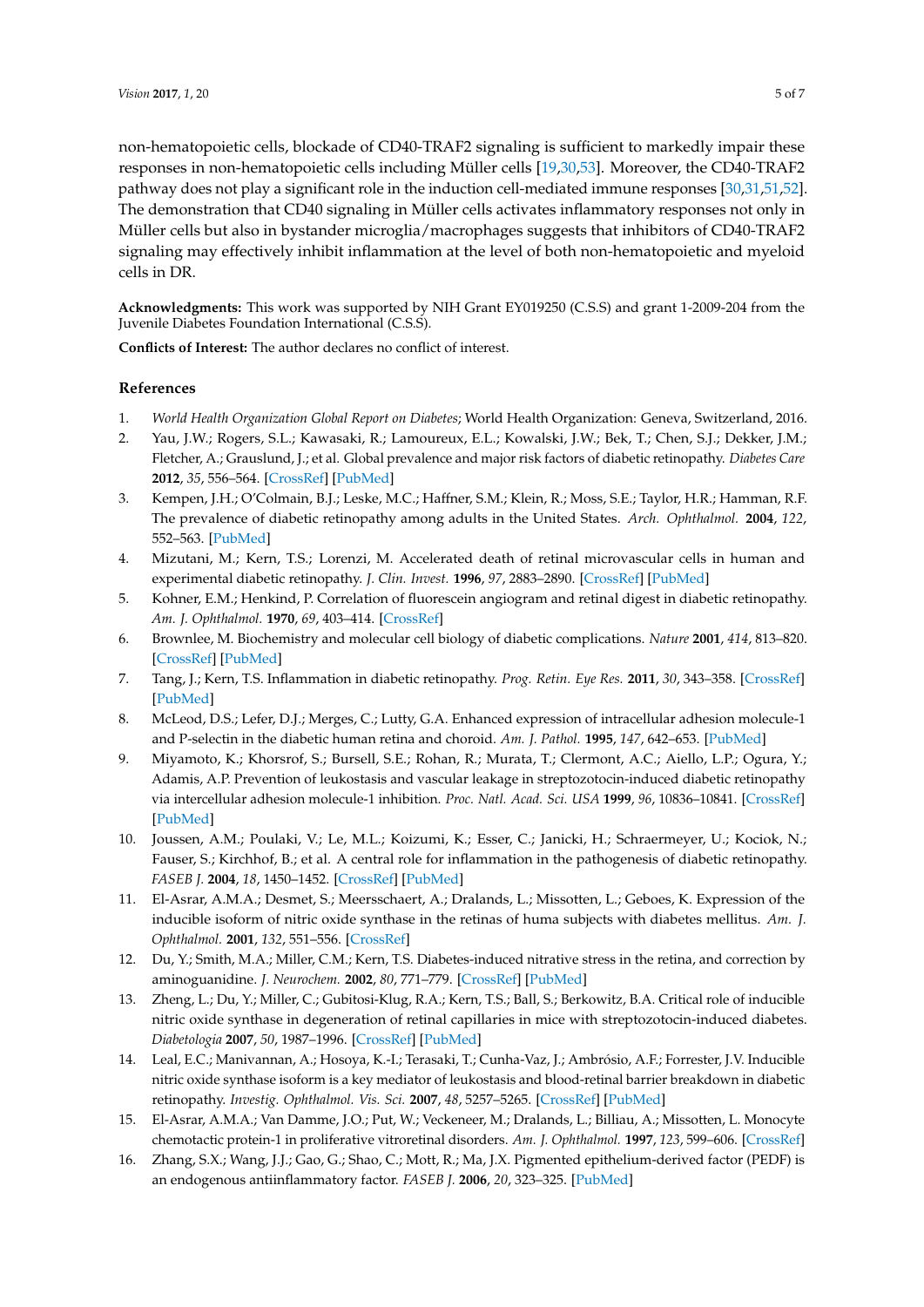- <span id="page-5-0"></span>17. Mitamura, Y.; Takeuchi, S.; Matsuda, A.; Tagawa, Y.; Mizue, Y.; Nishihira, J. Monocyte chemotactic protein-1 in the vitreous of patients with proliferative diabetic retinopathy. *Ophthalmologica* **2001**, *215*, 415–418. [\[CrossRef\]](http://dx.doi.org/10.1159/000050900) [\[PubMed\]](http://www.ncbi.nlm.nih.gov/pubmed/11741107)
- <span id="page-5-1"></span>18. Portillo, J.-A.; Lopez Corcino, Y.; Dubyak, G.R.; Kern, T.S.; Matsuyama, S.; Subauste, C.S. Ligation of CD40 in human retinal Muller cells induces P2X7 receptor-dependent death of retinal endothelial cells. *Investig. Ophthalmol. Vis. Sci.* **2016**, *57*, 6278–6286. [\[CrossRef\]](http://dx.doi.org/10.1167/iovs.16-20301) [\[PubMed\]](http://www.ncbi.nlm.nih.gov/pubmed/27893093)
- <span id="page-5-10"></span>19. Portillo, J.-A.; Schwartz, I.; Zarini, S.; Bapputy, R.; Kern, T.S.; Gubitosi-Klug, R.A.; Murphy, R.C.; Subauste, M.C.; Subauste, C.S. Pro-inflammatory responses induced by CD40 in retinal endothelial and Muller cells are inhibited by blocking CD40-TRAF2,3 or CD40-TRAF6 signaling. *Investig. Ophthalmol. Vis. Sci.* **2014**, *55*, 8590–8597. [\[CrossRef\]](http://dx.doi.org/10.1167/iovs.14-15340) [\[PubMed\]](http://www.ncbi.nlm.nih.gov/pubmed/25477319)
- <span id="page-5-7"></span>20. Portillo, J.-A.C.; Greene, J.A.; Okenka, G.; Miao, Y.; Sheibani, N.; Kern, T.S.; Subauste, C.S. CD40 promotes the development of early diabetic retinopathy. *Diabetologia* **2014**, *57*, 2222–2231. [\[CrossRef\]](http://dx.doi.org/10.1007/s00125-014-3321-x) [\[PubMed\]](http://www.ncbi.nlm.nih.gov/pubmed/25015056)
- <span id="page-5-2"></span>21. Portillo, J.-A.C.; Lopez Corcino, Y.; Miao, Y.; Tang, J.; Sheibani, N.; Kern, T.S.; Dubyak, G.R.; Subauste, C.S. CD40 in retinal Muller cells induces P2X7-dependent cytokine expression in macrophages/microglia in diabetic mice and development of early experimental diabetic retinopathy in mice. *Diabetes* **2017**, *66*, 483–493. [\[CrossRef\]](http://dx.doi.org/10.2337/db16-0051) [\[PubMed\]](http://www.ncbi.nlm.nih.gov/pubmed/27474370)
- <span id="page-5-3"></span>22. Grewal, I.S.; Flavell, R.A. CD40 and CD154 in cell-mediated immunity. *Ann. Rev. Immunol.* **1998**, *16*, 111–135. [\[CrossRef\]](http://dx.doi.org/10.1146/annurev.immunol.16.1.111) [\[PubMed\]](http://www.ncbi.nlm.nih.gov/pubmed/9597126)
- <span id="page-5-5"></span>23. Van Kooten, C.; Banchereau, J. CD40-CD40 ligand. *J. Leuk. Biol.* **2000**, *67*, 2–17.
- <span id="page-5-4"></span>24. Andrade, R.M.; Wessendarp, M.; Gubbels, M.J.; Striepen, B.; Subauste, C.S. CD40 induces macrophage anti-*Toxoplasma gondii* activity by triggering autophagy-dependent fusion of pathogen-containing vacuoles and lysosomes. *J. Clin. Invest.* **2006**, *116*, 2366–2377. [\[CrossRef\]](http://dx.doi.org/10.1172/JCI28796) [\[PubMed\]](http://www.ncbi.nlm.nih.gov/pubmed/16955139)
- <span id="page-5-6"></span>25. Portillo, J.-A.C.; Okenka, G.; Kern, T.S.; Subauste, C.S. Identification of primary retinal cells and ex vivo identification of pro-inflammatory molecules in retinal cells using flow cytometry. *Mol. Vis.* **2009**, *15*, 1383–1389. [\[PubMed\]](http://www.ncbi.nlm.nih.gov/pubmed/19626134)
- <span id="page-5-8"></span>26. Varo, N.; Vincent, D.; Libby, P.; Nuzzo, R.; Calle-Pascual, A.L.; Bernal, M.R.; Fernández-Cruz, A.; Veves, A.; Jarolim, P.; Varo, J.J.; et al. Elevated plasma levels of the atherogenic mediator soluble CD40 ligand in diabetic patients. A novel target of thiazolidinediones. *Circulation* **2003**, *107*, 2644–2649. [\[CrossRef\]](http://dx.doi.org/10.1161/01.CIR.0000074043.46437.44) [\[PubMed\]](http://www.ncbi.nlm.nih.gov/pubmed/12742991)
- 27. Yngen, M.; Ostenson, C.-G.; Hu, H.M.; Li, N.; Hjemdahl, P.; Wallen, N.H. Enhanced P-selectin expression and increased soluble CD40 ligand in patients with type 1 diabetes mellitus and microangiopathy: Evidence for platelet hyperactivity and chronic inflammation. *Diabetologia* **2004**, *47*, 537–540. [\[CrossRef\]](http://dx.doi.org/10.1007/s00125-004-1352-4) [\[PubMed\]](http://www.ncbi.nlm.nih.gov/pubmed/14963650)
- <span id="page-5-9"></span>28. Cipollone, F.; Chiarelli, F.; Davi, G.; Ferri, C.; Desideri, G.; Fazia, M.; Iezzi, A.; Santilli, F.; Pini, B.; Cuccurullo, C.; et al. Enhanced soluble CD40 ligand contributes to endothelial cell dysfunction in vitro and monocyte activation in patients with diabetes mellitus: Effect of improved metabolic control. *Diabetologia* **2005**, *48*, 1216–1224. [\[CrossRef\]](http://dx.doi.org/10.1007/s00125-005-1750-2) [\[PubMed\]](http://www.ncbi.nlm.nih.gov/pubmed/15868137)
- <span id="page-5-11"></span>29. Kiener, P.A.; Moran-Davis, P.; Rankin, B.M.; Wahl, A.F.; Aruffo, A.; Hollenbaugh, D. Stimulation of CD40 with purified soluble gp39 induces proinflammatory responses in human monocytes. *J. Immunol.* **1995**, *155*, 4917–4925. [\[PubMed\]](http://www.ncbi.nlm.nih.gov/pubmed/7594496)
- <span id="page-5-17"></span>30. Portillo, J.-A.C.; Greene, J.A.; Schwartz, I.; Subauste, M.C.; Subauste, C.S. Blockade of CD40-TRAF2,3 or CD40-TRAF6 intercations is sufficient to impair pro-inflammatory responses in human aortic endothelial cells and human aortic smooth muscle cells. *Immunology* **2015**, *144*, 21–33. [\[CrossRef\]](http://dx.doi.org/10.1111/imm.12361) [\[PubMed\]](http://www.ncbi.nlm.nih.gov/pubmed/25051892)
- <span id="page-5-12"></span>31. Portillo, J.-A.C.; Muniz-Feliciano, L.; Subauste, M.C.; Heinzel, F.P.; Subauste, C.S. CD40 and TNF-a synergize to induce nitric oxide synthase in macrophages. *Immunology* **2012**, *135*, 140–150. [\[CrossRef\]](http://dx.doi.org/10.1111/j.1365-2567.2011.03519.x) [\[PubMed\]](http://www.ncbi.nlm.nih.gov/pubmed/22044243)
- <span id="page-5-13"></span>32. Subauste, C.; Portillo, J.A.; Zheng, L.; Okenka, G.; Van Grol, J.; Kern, T. CD40 mediates retinal inflammation and neuro-vascular degeneration. *J. Immunol.* **2008**, *181*, 8719–8726.
- <span id="page-5-14"></span>33. Abcouwer, S.F. Muller Cell-Microglia Cross Talk Drives Neuroinflammation in Diabetic Retinopathy. *Diabetes* **2017**, *66*, 261–263. [\[CrossRef\]](http://dx.doi.org/10.2337/dbi16-0047) [\[PubMed\]](http://www.ncbi.nlm.nih.gov/pubmed/28108606)
- <span id="page-5-15"></span>34. Wang, J.; Xu, X.; Elliot, M.H.; Zhu, M.; Le, Y.-Z. Muller cell-derived VEGF is essential for diabetes-induced retinal inflammation and vascular leakage. *Diabetes* **2010**, *59*, 2297–2305. [\[CrossRef\]](http://dx.doi.org/10.2337/db09-1420) [\[PubMed\]](http://www.ncbi.nlm.nih.gov/pubmed/20530741)
- <span id="page-5-16"></span>35. Yang, L.-P.; Sun, H.-L.; Wu, L.-M.; Guo, X.-J.; Dou, H.-L.; Tso, M.O.; Zhao, L.; Li, S.M. Baicalein reduces inflammatory process in a rodent model of diabetic retinopathy. *Investig. Ophthalmol. Vis. Sci.* **2009**, *50*, 2319–2327. [\[CrossRef\]](http://dx.doi.org/10.1167/iovs.08-2642) [\[PubMed\]](http://www.ncbi.nlm.nih.gov/pubmed/19011009)